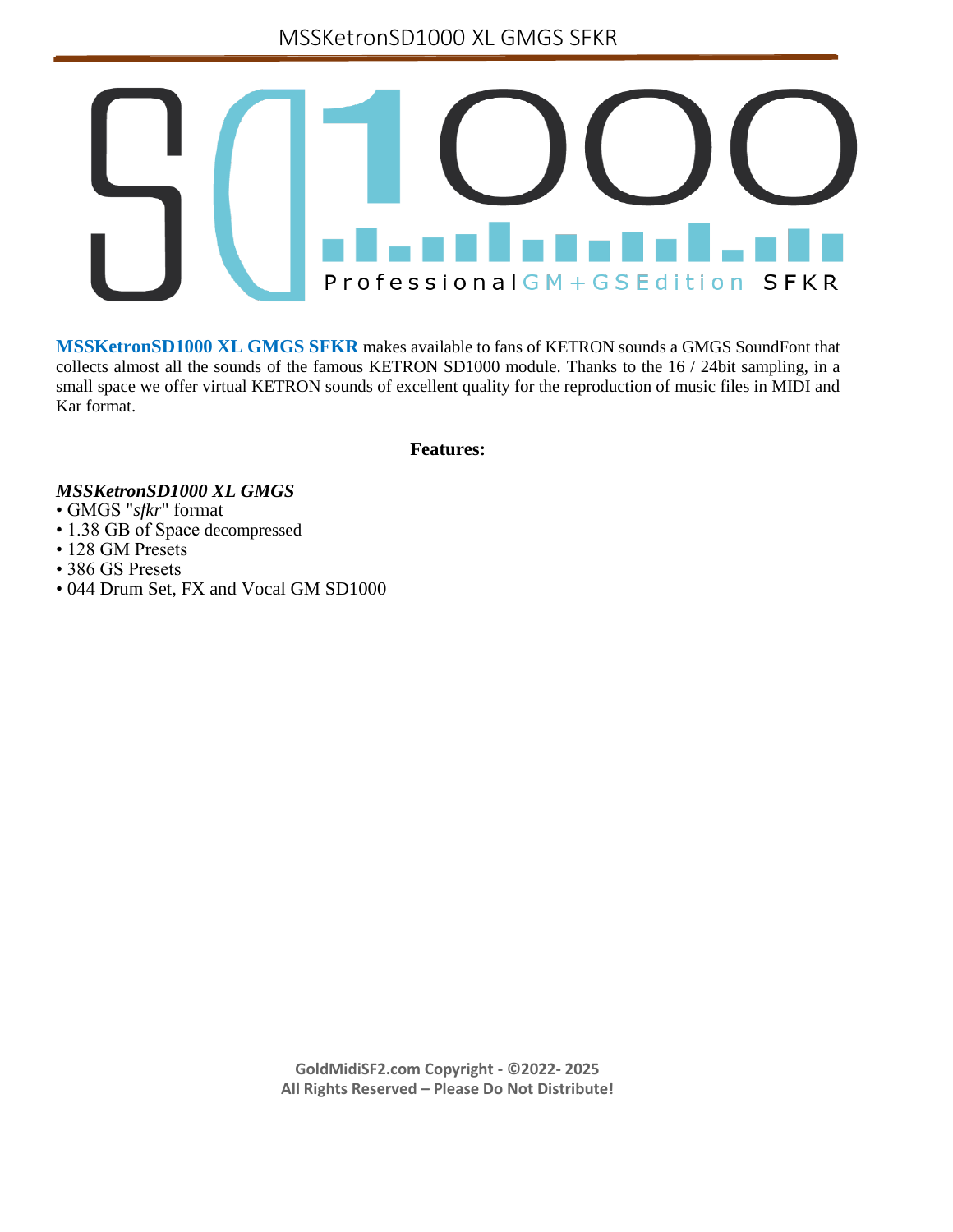| $000:000 = SD1000$ Grand Piano | $000:032 = SD1000$ Acoustic    | $000:064 = SD1000$ Soprano Sax | $000:096 = SD1000$ Ice Rain   |
|--------------------------------|--------------------------------|--------------------------------|-------------------------------|
| $000:001 = SD1000$ Rock GPiano | $000:033 = SD1000$ Finger      | $000:065 = SD1000$ Alto Sax    | $000:097 = SD1000$ Soundtrack |
| 000:002 = SD1000 Electric GPia | $000:034 = SD1000$ Picked Bass | $000:066 = SD1000$ Tenor Sax   | $000:098 = SD1000$ Crystal    |
| 000:003 = SD1000 Honky Tonky   | $000:035 = SD1000$ Fretless    | $000:067 = SD1000$ Bariton Sax | $000:099 = SD1000$ Atmosphere |
| 000:004 = SD1000 El.Piano1     | 000:036 = SD1000 Slap Bass1    | $000:068 = SD1000$ Oboe        | $000:100 = SD1000$ Brightness |
| 000:005 = SD1000 El.Piano2     | $000:037 = SD1000$ Slap Bass2  | 000:069 = SD1000 English Horn  | $000:101 =$ SD1000 Goblin     |
| $000:006 = SD1000$ Harpsichord | $000:038 = SD1000$ SynBass1    | 000:070 = SD1000 Bassoon       | $000:102 = SD1000$ EchoDrops  |
| $000:007 = SD1000$ Clavi       | $000:039 = SD1000$ SynBass2    | $000:071 = SD1000$ Clarinet    | $000:103 = SD1000$ Startheme  |
| $000:008 = SD1000$ Celesta     | $000:040 =$ SD1000 Violin      | $000:072 = SD1000$ Piccolo     | $000:104 = SD1000$ Sitar      |
| $000:009 = SD1000$ Glocken     | $000:041 = SD1000$ Viola       | $000:073 = SD1000$ Flute       | $000:105 = SD1000$ Banjo      |
| $000:010 = SD1000$ MusicBoX    | $000:042 = SD1000$ Cello       | $000:074 =$ SD1000 Recorder    | $000:106 = SD1000$ Shamisen   |
| $000:011 = SD1000$ Vibraphone  | $000:043 = SD1000$ Contrabass  | $000:075 = SD1000$ Pan Flute   | $000:107 = SD1000$ Koto       |
| $000:012 = SD1000$ Marimba     | $000:044 = SD1000$ Tremolo     | $000:076 = SD1000$ Bottle      | 000:108 = SD1000 Kalimba      |
| $000:013 = SD1000$ Xylophone   | $000:045 = SD1000$ Pizzicato   | 000:077 = SD1000 Shakuhashi    | $000:109 = SD1000$ Bagpipe    |
| $000:014 = SD1000$ Tubular     | $000:046 = SD1000$ Harp        | $000:078 = SD1000$ Whistle     | $000:110 =$ SD1000 Fiddle     |
| $000:015 = SD1000$ Dulcimer    | 000:047 = SD1000 Timpani       | $000:079 = SD1000$ Ocarina     | 000:111 = SD1000 Shanai       |
| $000:016 = SD1000$ Drawbar     | 000:048 = SD1000 Strings Ens.  | $000:080 = SD1000$ Square      | 000:112 = SD1000 Tinkle Bell  |
| 000:017 = SD1000 Percuss Org   | $000:049 = SD1000$ SlowStrings | $000:081 = SD1000$ Sawtoot     | $000:113 = SD1000$ Agogo      |
| $000:018 = SD1000$ Rock Org    | $000:050 = SD1000$ SynStrings1 | $000:082 = SD1000$ Calliope    | $000:114 = SD1000$ Steeldrum  |
| 000:019 = SD1000 Church Org    | 000:051 = SD1000 SynStrings2   | $000:083 = SD1000$ Chiff       | $000:115 = SD1000$ Woodblock  |
| $000:020 = SD1000$ Reed 8'     | $000:052 = SD1000$ Choir Aah   | $000:084 = SD1000$ Charang     | 000:116 = SD1000 Taiko        |
| $000:021 = SD1000$ Musette     | $000:053 = SD1000$ Voice Ooh   | $000:085 = SD1000$ Voice       | $000:117 = SD1000$ MeloTom    |
| $000.022 = SD1000$ Harmonica   | $000:054 = SD1000$ Synth Voice | $000:086 = SD1000$ Fifth       | $000:118 = SD1000$ SynTom     |
| $000:023 = SD1000$ Bandoneo    | $000:055 = SD1000$ Hits        | 000:087 = SD1000 Bass&Lead     | $000:119 = SD1000$ Reverse    |
| $000:024 = SD1000$ Nylon       | $000:056 = SD1000$ Trumpet     | $000:088 = SD1000$ Fantasy     | 000:120 = SD1000 Fret Noise   |
| $000:025 = SD1000$ Steel       | $000:057 = SD1000$ Trombon     | $000:089 = SD1000$ Warm        | $000:121 = SD1000$ Breath     |
| $000:026 = SD1000$ Jazz Gtr    | $000:058 = SD1000$ Tuba        | $000:090 = SD1000$ New Age     | $000:122 = SD1000$ Seashore   |
| $000:027 = SD1000$ Clean       | $000:059 = SD1000$ Muted Tpt   | $000:091 = SD1000$ Space       | $000:123 = SD1000$ Bird       |
| $000:028 = SD1000$ Muted       | 000:060 = SD1000 French Horn   | $000:092 = SD1000$ Soft        | 000:124 = SD1000 Telephone    |
| $000:029 = SD1000$ Overdrive   | $000:061 = SD1000$ Brass Sect  | $000:093 = SD1000$ Metal       | $000:125 = SD1000$ Helicopter |
| $000:030 = SD1000$ Distorted   | $000:062 = SD1000$ SynBrass1   | $000:094 = SD1000$ Halo        | $000:126 = SD1000$ Applause   |
| $000:031 = SD1000$ Harmonic Gt | $000:063 = SD1000$ SynBrass2   | $000:095 = SD1000$ Sweep       | $000:127 = SD1000$ Gunshot    |
|                                |                                |                                |                               |

# Drums Kits/FX Presets

| $128:000 = SD1000$ Stand1 (SD)   | $128:017 = SD1000$ Rock1            | $128:032 = SD1000$ Heavy Pop (SD | $128:052 = SD1000$ Dance1   |
|----------------------------------|-------------------------------------|----------------------------------|-----------------------------|
| $128:001 = SD1000$ Stand2 (SD)   | $128:018 = SD1000$ Rock2            | 128:033 = SD1000 Heavy Pop       | $128:053 = SD1000$ Dance2   |
| $128:002 = SD1000$ Stand1        | $128:022 = SD1000$ Disco1           | $128:034 = SD1000$ Electro       | $128:054 = SD1000$ Street   |
| $128:003 = SD1000$ Stand2        | $128:023 = SD1000$ Disco2           | $128:035 = SD1000$ Hip Hop2      | $128:055 = SD1000$ R&B      |
| $128:007 = SD1000$ Room          | $128:024 = SD1000$ House (SD)       | $128:040 = SD1000$ Swing (SD)    | $128:056 = SD1000$ SFX      |
| $128:008 = SD1000$ Folk (SD)     | 128:025 = SD1000 Techno (SD)        | 128:043 = SD1000 Brush1 (SD)     | 128:057 = SD1000 Contempora |
| $128:009 = SD1000$ Acoustic (SD) | $128:026 = SD1000$ Techno           | $128:044 = SD1000$ Brush2        | $128:058 = SD1000$ Analog1  |
| $128:010 = SD1000$ Jazz (SD)     | $128:027 = SD1000$ House1           | $128:048 = SD1000$ Orchestra     | $128:059 = SD1000$ Analog2  |
| $128:013 = SD1000$ Acoustic      | $128:028 = SD1000$ House2           | $128.049 = SD1000$ Latin (SD)    | $128:060 = SD1000$ New Soul |
| $128:014 = SD1000$ Jazz          | $128:029 = SD1000 \text{ Rap (SD)}$ | 128:050 = SD1000 Light Pop       | $128:061 = SD1000$ Garage   |
| $128:016 = SD1000$ Studio        | $128:030 = SD1000$ Hip hop1         | $128:051 = SD1000$ Industrial    | $128:062 = SD1000$ Vocal1   |
|                                  |                                     |                                  | $128:063 = SD1000$ Vocal2   |

## GM Presets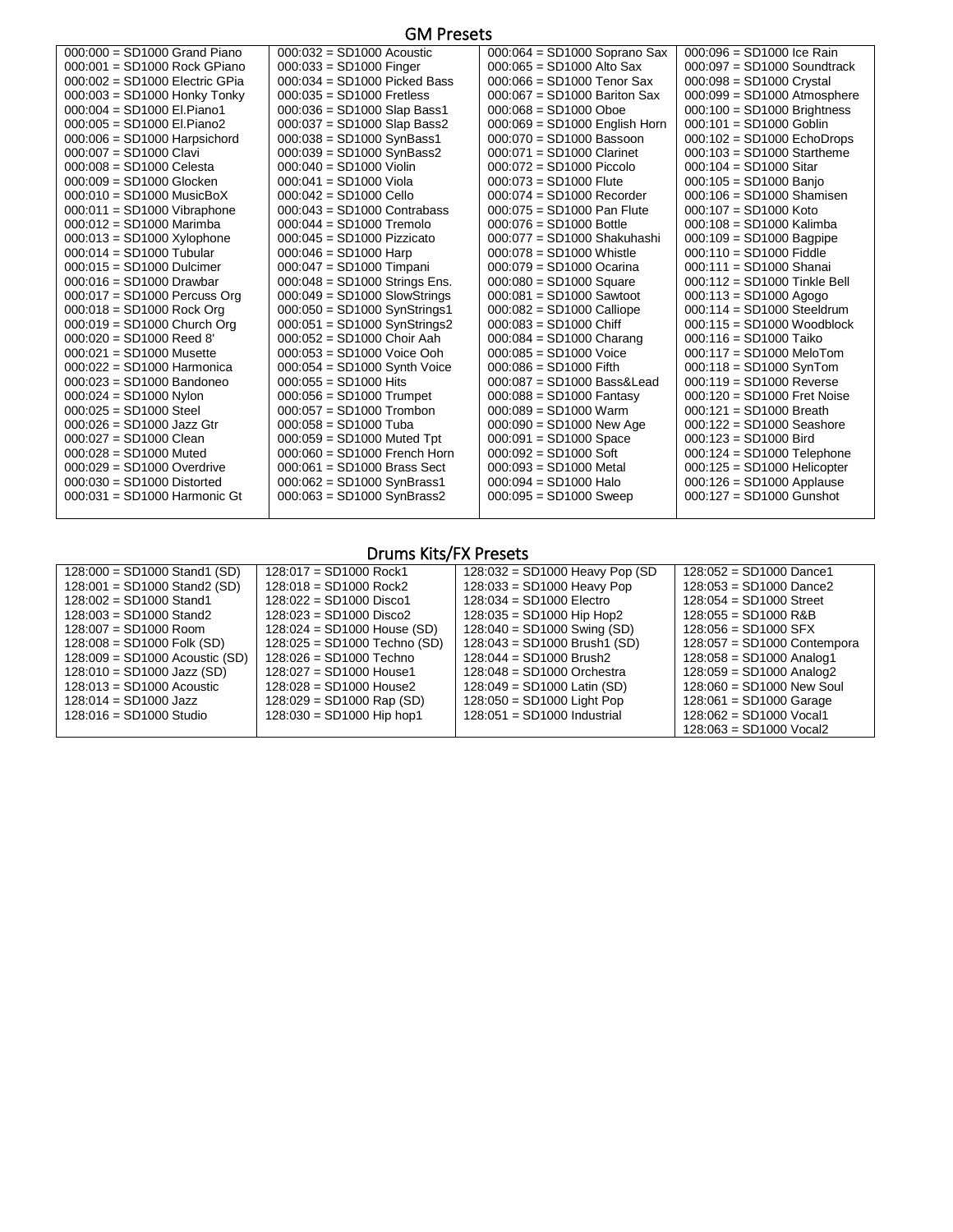## GS Presets Bank 01

| $001:009 = SD1000$ Tinkles       | $001:030 = SD1000$ Valve Lead    | $001:051 = SD1000$ Disco Strings | $001:091 = SD1000$ Sideral       |
|----------------------------------|----------------------------------|----------------------------------|----------------------------------|
| $001:011 =$ SD1000 Bright Vibes  | $001:032 = SD1000$ Acoustic Bass | $001:056 = SD1000$ Swing Tpt     | $001:092 = SD1000$ Bottled Air   |
| 001:017 = SD1000 Chorus B3 Org   | $001:033 = SD1000$ WarmBass      | $001:057 = SD1000$ Soft Trombone | $001:093 = SD1000$ Aura Pad      |
| $001:018 = SD1000$ Jimmy Org     | $001:034 = SD1000$ Maxipick      | $001:060 = SD1000$ Flughorn      | $001:094 = SD1000$ Evopad        |
| $001:019 = SD1000$ Italian Posit | $001:035 = SD1000$ Folk Bass     | $001:061 = SD1000$ Stereo Brass  | $001:095 = SD1000$ Syntax        |
| $001:021 = SD1000$ French Musett | $001:036 = SD1000$ Finger Slap   | $001:063 = SD1000$ Brass Hit     | $001:097 = SD1000$ Wiring        |
| $001:022 = SD1000$ Blues Harm    | $001:038 = SD1000$ Saw Bass      | $001:065 = SD1000$ Contralto     | $001:101 = SD1000$ Phantom       |
| $001:024 = SD1000$ Acoust. Pichk | $001:039 = SD1000$ Percuss Bass  | $001:066 = SD1000$ Swing Tenor   | $001:103 = SD1000$ Acoustic Drea |
| $001:025 = SD1000$ Twin Folk     | $001:040 = SD1000$ Country Violi | $001:073 = SD1000$ Pop Flute     | 001:105 = SD1000 Banjo 5 Strin   |
| $001:026 = SD1000$ 335 Jazz      | $001:045 = SD1000$ Staccato      | $001:077 = SD1000$ Flanger       | $001:107 = SD1000$ Hackbrett     |
| $001:027 = SD1000$ Solidbody     | $001:048 = SD1000$ Bowed Strings | $001:088 = SD1000$ Explorer      | $001:117 =$ SD1000 Ac.Tom        |
| $001:028 = SD1000$ 5th Stops     | $001:049 = SD1000$ Slow Arcos    | $001:089 = SD1000$ Analogs       | $001:122 = SD1000$ Rain          |
| $001:029 = SD1000$ Str Power     | $001:050 = SD1000$ Digistrings   | $001:090 = SD1000$ Polysynth     |                                  |

Bank 02

| $002:004 = SD1000$ FM Layer   | $002:029 = SD1000$ Humbuck      | 002:057 = SD1000 Tbones&Cornet   002:093 = SD1000 Digi Pad |                              |
|-------------------------------|---------------------------------|------------------------------------------------------------|------------------------------|
| 002:016 = SD1000 Tonebar      | $002:030 = SD1000$ Crunch       | $002:060 = SD1000$ Superhorn                               | 002:094 = SD1000 Mallet Area |
| $002:017 = SD100016-8-5$      | $002:033 = SD1000$ Precision    | 002:062 = SD1000 Euphonium                                 | $002:097 = SD1000$ Wow       |
| 002:019 = SD1000 Positive     | $002:034 = SD1000$ RetroBass    | 002:073 = SD1000 Latin Flute                               | $002:100 = SD1000$ Wave      |
| $002:021 = SD1000$ Bellow     | $002:039 = SD1000$ Modular Bass | 002:085 = SD1000 Voice                                     | $002:101 = SD1000$ Soloist   |
| $002:024 = SD1000$ Gipsy      | 002:043 = SD1000 OctaStrings1   | $002:088 = SD1000$ Cyber                                   | $002:102 = SD1000$ Warmness  |
| 002:025 = SD1000 Golden Steel | $002:044 = SD1000$ OctaStrings2 | 002:089 = SD1000 Brightpad                                 | 002:122 = SD1000 Thunder     |
| $002:027 = SD1000$ Rockabilly | $002:050 = SD1000$ Strings Fall | 002:090 = SD1000 Trance                                    | $002:127 = SD1000$ FxSlap    |
| $002:028 = SD100060$ Stopped  | $002:056 = SD1000$ Dixie Tpt    | 002:091 = SD1000 Stream                                    |                              |
|                               |                                 |                                                            |                              |

## Bank 03

| $003:101 = SD1000$ Gategroup |
|------------------------------|
|                              |
|                              |
|                              |
|                              |
|                              |

## Bank 04

| $ 004.016 = SD1000$ Carousel Org  | $004.027 = SD1000$ Western        | l 004:052 = SD1000 Choir      | 004:092 = SD1000 Aural           |
|-----------------------------------|-----------------------------------|-------------------------------|----------------------------------|
| 004:019 = SD1000 Gospel           | $004:028 = SD1000$ Muted Velo     | l 004:053 = SD1000 Ooh Mix.   | $004:096 = SD1000$ Memory Synth  |
| 004:021 = SD1000 Alpen            | $004:029 = SD1000$ Acid           | 004:062 = SD1000 Obx Polv     | 004:097 = SD1000 Evolution       |
| $ 004:024 $ = SD1000 Fingered Gtr | $004:030 = SD1000$ Distorted2     | l 004:065 = SD1000 Circus Sax | $ 004:102 = SD1000$ Odissey      |
| l 004:025 = SD1000 Tres           | $004:038 = SD1000$ Subbass        | 004:075 = SD1000 Pipe         | $004:104 = SD1000$ Ungarian Zith |
| 1004:026 = SD1000 Jazz Octave     | $1004:046 = SD1000$ Harp Glissand | 004:089 = SD1000 Magic        | l 004:124 = SD1000 Scratch1      |

| Bank 05                                                                                           |                                                                                                  |                                                                                               |                                                                   |
|---------------------------------------------------------------------------------------------------|--------------------------------------------------------------------------------------------------|-----------------------------------------------------------------------------------------------|-------------------------------------------------------------------|
| 005:021 = SD1000 Jazz Accordio<br>$005:024 = SD1000$ Fingered Slid<br>005:025 = SD1000 StereoFolk | $005:027 = SD1000$ Wha Guitar<br>$005:029 = SD1000$ Strat&Folk<br>$005:035 = SD1000$ Smooth Bass | $005:042 = SD1000$ Sout Harp<br>$ 005:098 = SD1000$ Triangle<br>$005:102 = SD1000$ Solo Dance | $1005:124 = SD1000$ Windchimes<br>  005:125 = SD1000 Alarm&Sirene |

| Bank 06                       |                              |                            |                        |
|-------------------------------|------------------------------|----------------------------|------------------------|
| $1006:021 = SD1000$ Fisa 8'   | 006:025 = SD1000 Country Gtr | 006:052 = SD1000 Lah Trio  | 006:125 = SD1000 Train |
| $006:024 = SD1000$ Portuguese | 006:027 = SD1000 Muted Wha   | 006:053 = SD1000 Duh Group |                        |

| Bank O                         |                                 |                              |                             |
|--------------------------------|---------------------------------|------------------------------|-----------------------------|
| $1007:017 = SD1000$ 3th Perc   | $007:025 = SD1000$ Open Country | $007:033 = SD1000$ Funk Bass | $007:124 = SD1000$ Scratch2 |
| $007:024 = SD1000$ Nylon Slide | $007:027 = SD1000$ Pedalsteel   | $1007:052 = SD1000$ AahMix   | $007:125 = SD1000$ Jet      |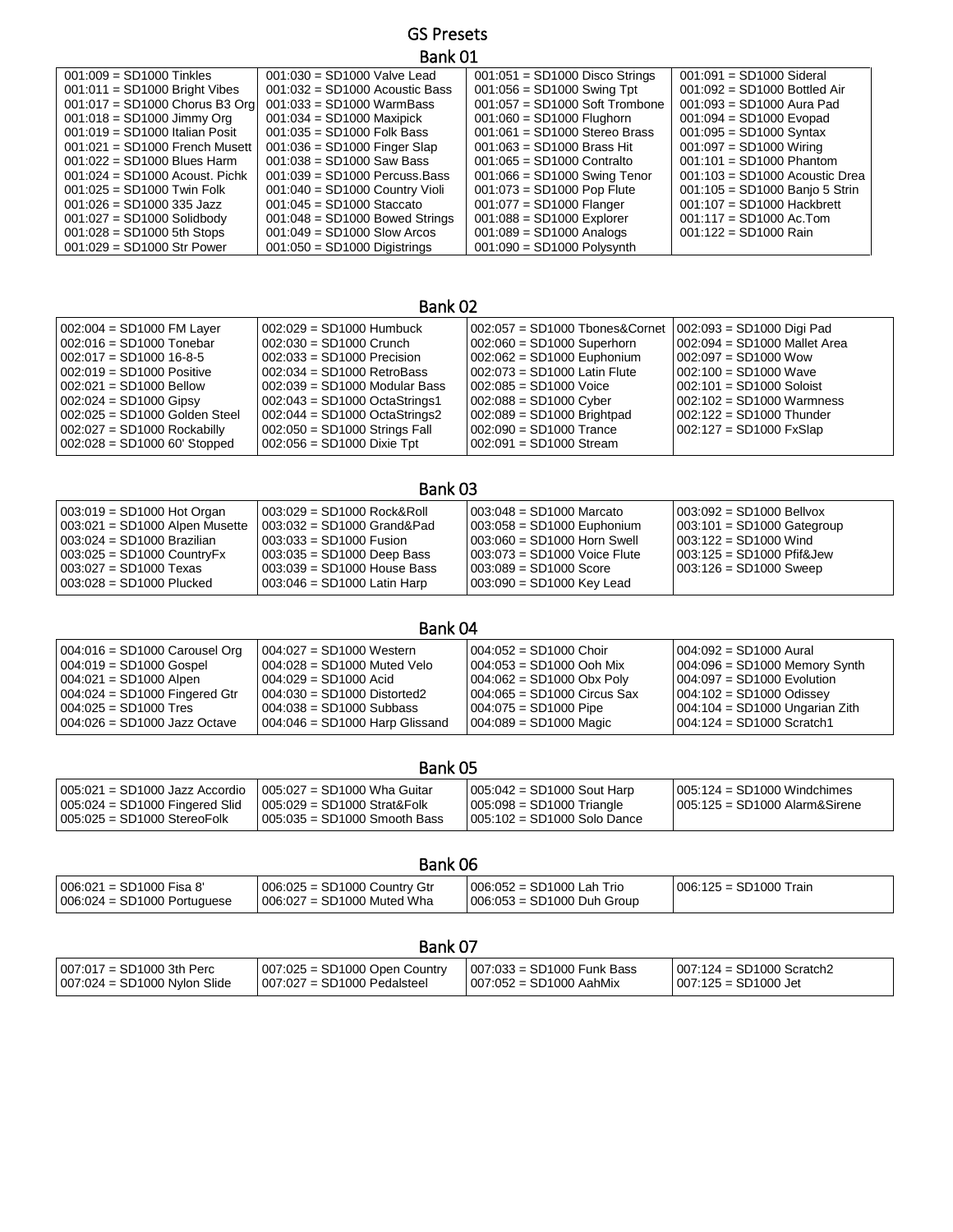### Bank 08

| $008:000 = SD1000$ Dark GrandP | $008:019 = SD1000$ Full Organ    | $008:044 = SD1000$ Tzivago       | $008:066 = SD1000$ Lounge Tenor |
|--------------------------------|----------------------------------|----------------------------------|---------------------------------|
| 008:001 = SD1000 Octapiano     | $008:021 = SD1000$ Francaise     | $008:046 = SD1000$ Paraguayan Ha | 008:073 = SD1000 Ethnic Flute   |
| $008:002 = SD1000$ JingleP     | $008:023 = SD1000$ Cassotto      | $008:048 = SD1000$ Philarmonic   | $008:075 = SD1000$ Andes        |
| 008:003 = SD1000 Latin Piano   | $008:024 = SD1000$ Futozao       | $008.049$ = SD1000 Dark Strings  | $008:084 = SD1000$ Echolead     |
| $008:004 = SD1000$ DX Piano    | $008:025 = SD100012$ Strings     | $008:052 = SD1000$ Classic Choir | $008:091 = SD1000$ Choral       |
| $008:005 = SD1000$ Digitine    | $008:026 = SD1000$ Hawaian       | $008:053 = SD1000$ Dah           | $008:094 = SD1000$ Whisper      |
| $008:011 = SD1000$ Short Vibe  | $008:027 = SD1000$ Rock Strat    | $008:054 = SD1000$ Synvoice      | $008:095 = SD1000$ North Wire   |
| 008:012 = SD1000 FM Marimba    | $008:029 = SD1000$ Smooth Electr | $008:057 = SD1000$ Slide Trombon | $008:096 = SD1000$ Rock Synth   |
| 008:014 = SD1000 XMas Bell     | 008:032 = SD1000 Funk Strat      | $008:059 = SD1000$ Miles Tpt     | $008:099 = SD1000$ Attack       |
| $008:015 = SD1000$ Etnowood    | $008:034 = SD1000$ MuteBass      | $008:060 = SD1000$ Open Horn     | $008:105 = SD1000 Bouzuki$      |
| 008:017 = SD1000 Pop Organ     | $008:039 = SD1000$ Wild Bass     | $008:062 = SD1000$ JX Brass      | $008:108 = SD1000$ Karimba      |
| 008:018 = SD1000 Rotary Org    | $008:040 = SD1000$ Slow Violin   | $008:065 = SD1000$ Altosoft      | $008:124 = SD1000$ Scratch3     |
|                                |                                  |                                  |                                 |

## Bank 09

| 009:011 = SD1000 Mallet           | $009:027 = SD1000$ Clean Chorus | l 009:063 = SD1000 Chuck_    | $009:091 = SD1000$ Brigh Analog  |
|-----------------------------------|---------------------------------|------------------------------|----------------------------------|
| l 009:012 = SD1000 Mbira_         | $009:044 = SD1000$ Quartet      | 009:065 = SD1000 Growl Sax   | 009:094 = SD1000 BottledChoir    |
| $009:014 = SD1000$ Orch, Bell     | $009:052 = SD1000$ Aah Girls    | 009:066 = SD1000 Dry Tenor   | $009:095 = SD1000$ Blowing       |
| $ 009:019 = SD1000$ Principale&Oc | $009:053 = SD1000$ Humming      | 009:080 = SD1000 Smooth Lead | $1009.099 = SD1000$ Minimug      |
| 009:021 = SD1000 Diatonic         | $009:054 = SD1000$ Night Vocals | 009:089 = SD1000 Glockpad    | $009:105 = SD1000$ Country&Weste |
| 009:025 = SD1000 Ac. Stereo       | $009:061 = SD1000$ GrowBrass    | 009:090 = SD1000 Planet      | 009:119 = SD1000 Snare           |
|                                   |                                 |                              | $009:124 = SD1000$ Scratch4      |

### Bank 10 010:000 = SD1000 Layered Piano 010:004 = SD1000 Msk EP 010:019 = SD1000 Principale 010:025 = SD1000 Cntry Detune 010:040 = SD1000 Chamber 010:052 = SD1000 Church Choir 010:053 = SD1000 Ooh Girl 010:061 = SD1000 Multi Brass 010:065 = SD1000 Jazz Alto 010:067 = SD1000 Rock Sax 010:070 = SD1000 Dry Trumped 010:073 = SD1000 Irish Flute 010:075 = SD1000 Staccato Whis 010:090 = SD1000 Resonance 010:091 = SD1000 Etnovox 010:095 = SD1000 Velvet 010:101 = SD1000 Juicy 010:109 = SD1000 Short Mandoli 010:112 = SD1000 Crash 010:124 = SD1000 Scratch5

| DdIIK 11                                                                                                                                                                                                                                                                                                                                                                                         |                                                                 |  |  |  |
|--------------------------------------------------------------------------------------------------------------------------------------------------------------------------------------------------------------------------------------------------------------------------------------------------------------------------------------------------------------------------------------------------|-----------------------------------------------------------------|--|--|--|
| $1011:004 = SD1000$ Twin Electro<br>  011:009 = SD1000 Fantasyland<br>1011:053 = SD1000 Mmh<br>$1011:005 = SD1000$ Stage Mix<br>$011:065 = SD1000$ Boogie Sax<br>$1011:017 = SD1000$ Tonewheel<br>$011:007 = SD1000$ Digitine<br>$1011:090 = SD1000$ Housesvnth<br>  011:025 = SD1000 Thin Folk_<br>1011:091 = SD1000 80's Pad<br>$1011:008 = SD1000$ Glasshouse<br>  011:052 = SD1000 Lah Choir | $011:095 = SD1000$ Pluckig<br>$1011:107 = SD1000$ Malllet World |  |  |  |

|                                  | Bank 12                           |                                 |                                |
|----------------------------------|-----------------------------------|---------------------------------|--------------------------------|
| $012:005 = SD1000$ Huge FM       | $012.027 = SD1000$ StratoFx       | $012:053 = SD1000$ Men Doo      | $012:095 = SD1000$ Nylon Theme |
| $1012:014 = SD1000$ Chinese Bell | $1012:039 = SD1000$ Bass& Guit1   | $012:065 = SD1000$ Alto Straigh |                                |
| $1012:017 = SD1000$ 2nd Perc     | $1012:048 = SD1000$ Full Ensemble | 012:073 = SD1000 Stacc Flute    |                                |
| $012:025 = SD1000$ DynaFolk      | $012:052 = SD1000$ Alpen Choir    | $012:091 = SD1000$ Fluty        |                                |

| Bank 13                     |                                |                                |                               |  |
|-----------------------------|--------------------------------|--------------------------------|-------------------------------|--|
| $013:038 = SD1000$ Oberbas1 | $1013:039 = SD1000$ Bass&Guit2 | 013:052 = SD1000 Lah Mello Cho | $1013.065 = SD1000$ Glenn Sax |  |
| Ronk 11                     |                                |                                |                               |  |

| DAIIN 14                          |                            |                                             |  |
|-----------------------------------|----------------------------|---------------------------------------------|--|
| SD1000 Funk Dx EP<br>014:004<br>- | SD1000 Oberbas2<br>014:038 | Sax Club<br>$\sim$<br>014:065<br>100C<br>שפ |  |

## Bank 15

| $015.016 = SD1000$ ToyPad<br>$015:017 = SD1000$ Toy Box | 015:038 = SD1000 Reso Bass | $015:065 = SD1000$ Octasasax<br>  015:101 = SD1000 Drama |
|---------------------------------------------------------|----------------------------|----------------------------------------------------------|
|---------------------------------------------------------|----------------------------|----------------------------------------------------------|

# Bank 11

## Bank 12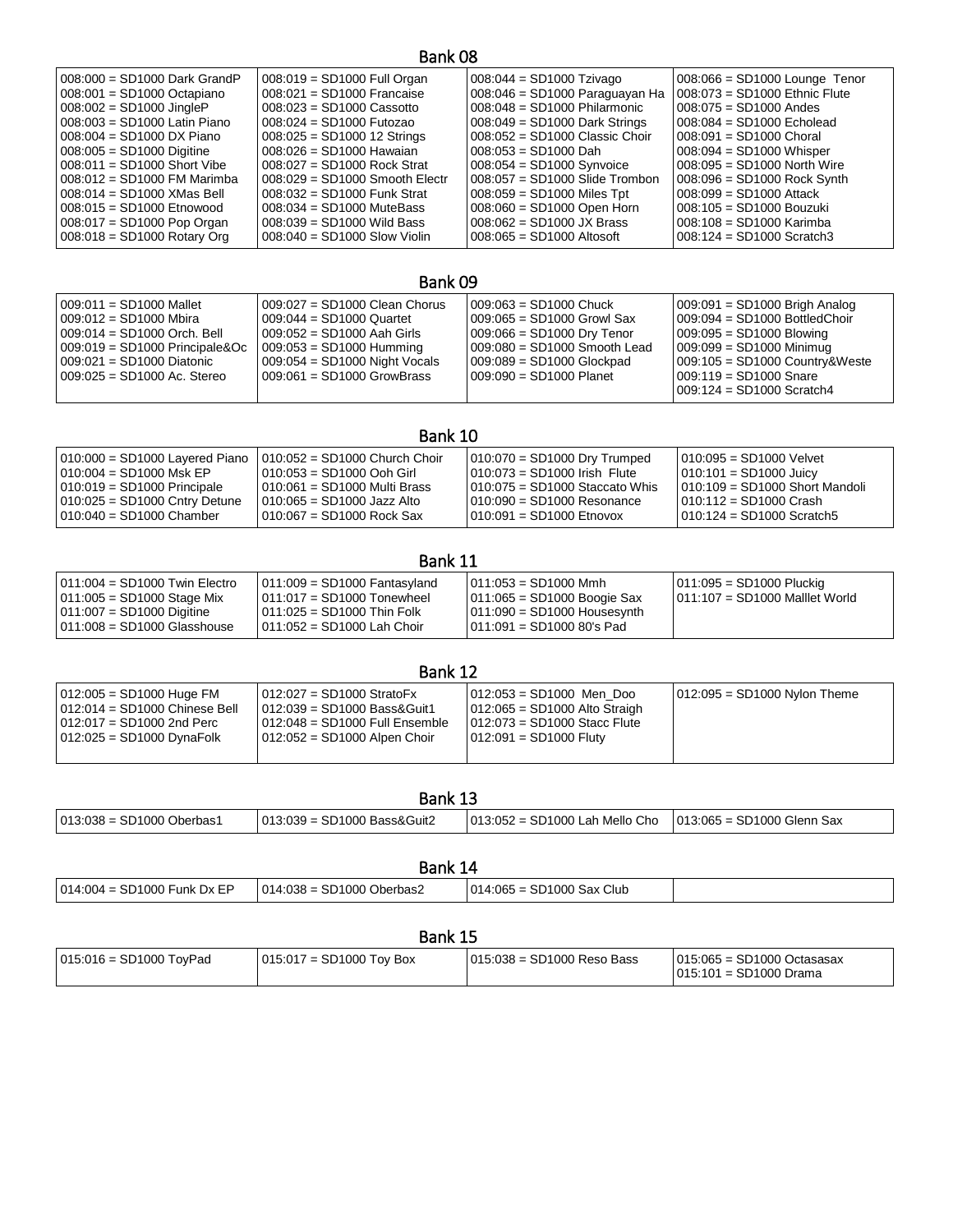| Bank 16                          |                                  |                                  |                               |  |
|----------------------------------|----------------------------------|----------------------------------|-------------------------------|--|
| 016:002 = SD1000 Elopiano        | $016.023 = SD1000$ Tango         | $016:048 = SD1000$ Cinema String | 016:073 = SD1000 Asian Flute  |  |
| 016:005 = SD1000 FM Thin Piano   | $016.024 = SD1000$ Classic       | 016:052 = SD1000 Vocal Praize    | 016:075 = SD1000 Fife         |  |
| $016.014 = SD1000$ Metallophone  | $016:025 = SD1000$ Mandolin      | 016:053 = SD1000 Girl Doo        | $016:081 = SD1000$ Synth Plug |  |
| $016:016 = SD1000$ Jazz Organ    | $016:026 = SD1000$ Jazz Combo    | 016:054 = SD1000 Voices          | 016:084 = SD1000 Digi Pro     |  |
| $016:017 = SD1000$ Power Slow    | $016.027 = SD1000$ Vintage       | $016:056 = SD1000$ Trumpets      | 016:104 = SD1000 Tambora      |  |
| $016:018 = SD1000$ Movie Organ   | $016:028 = SD1000$ Funky Muted   | $016:057 = SD1000$ Open Trombone | 016:115 = SD1000 Claves       |  |
| $016:019 = SD1000$ Pipe Octave   | $016:030 = SD1000$ Power Guitar  | 016:060 = SD1000 Horn Pad        | $1016:117 = SD1000$ Brush Tom |  |
| $016:021 = SD1000$ Brigh Musette | $016:040 = SD1000$ Electric Viol | 1016:061 = SD1000 Brass Fall     |                               |  |
| $016.022 = SD1000$ Jazzy         | $016.046 = SD1000$ Harp&Orchestr | $1016:065 = SD1000$ Rock Sax     |                               |  |

### Bank 17 017:004 = SD1000 StagePno 017:016 = SD1000 Deep Jazz Org 017:018 = SD1000 Dry Organ 017:024 = SD1000 HouseP 017:025 = SD1000 Short Mandoli 017:027 = SD1000 Pop Strat 017:030 = SD1000 Metal 017:032 = SD1000 Lower 8-4 017:050 = SD1000 String&Fall 017:061 = SD1000 Trumpet Sect 017:065 = SD1000 Countie Sax 017:084 = SD1000 UsPad 017:098 = SD1000 Amazin

| Bank 18                    |                            |                          |                                                           |
|----------------------------|----------------------------|--------------------------|-----------------------------------------------------------|
| 018:016 = SD1000 Rave Bass | $018.018 = SD1000$ Dark B3 | 018:025 = SD1000 Mandola | 018:027 = SD1000 Strato<br>$018.065 = SD1000$ Sax Section |

|                                | Bank 20                       |                             |  |
|--------------------------------|-------------------------------|-----------------------------|--|
| $020:004 = SD1000$ ElectroPad  | $020:065 = SD1000$ Billy Sax  | $020:126 = SD1000$ Vocals   |  |
| $020:053 = SD1000$ Dah Quarted | $020:098 = SD1000$ Juno Synth | $020:127 = SD1000 Boom&Uap$ |  |

| Bank 21                    |  |  |  |
|----------------------------|--|--|--|
| $021:065 = SD1000$ Pop Sax |  |  |  |
|                            |  |  |  |

## Bank 23

| $=$ SD1000 Brass Cool<br>023:061 |  |  |
|----------------------------------|--|--|
|                                  |  |  |

| Bank 24                                                                                               |                                                                                                   |                                                                                        |                                                                                                                                |
|-------------------------------------------------------------------------------------------------------|---------------------------------------------------------------------------------------------------|----------------------------------------------------------------------------------------|--------------------------------------------------------------------------------------------------------------------------------|
| $024:000 = SD1000$ Piano&Strings<br>$024:004 = SD1000$ Rdx Operator<br>$024:012 = SD1000$ Stereochrom | $024:016 = SD1000$ Fast Drawbars<br>$024:018 = SD1000$ Rotor Fast<br>$024:021 = SD1000$ Steirisch | $024:024 = SD1000$ Diango<br>$024:048 = SD1000$ Symphony<br>024:052 = SD1000 Lah Choir | $024:053 = SD1000$ Tuuh<br>$024:056 = SD1000$ Melo Trumpet<br>$024:060 = SD1000$ Horn Crescend<br>$024:061 = SD1000 Octabrass$ |

| Bank 25                    |                                 |                         |                                  |
|----------------------------|---------------------------------|-------------------------|----------------------------------|
| $025:004 = SD1000$ Mark EP | $025:021 = SD1000$ Conservatory | $025:052 = SD1000$ Laah | $025:061 = SD1000$ Emperor Brass |

| Bank.                                  |                                 |  |  |
|----------------------------------------|---------------------------------|--|--|
| SD1000 Rodes<br><u> በ26:004</u><br>$=$ | $=$ SD1000 ClassicFX<br>026:024 |  |  |

| Bank 27                      |                                 |                                 |                              |  |  |
|------------------------------|---------------------------------|---------------------------------|------------------------------|--|--|
| 027:004 = SD1000 Suitcase EP |                                 |                                 |                              |  |  |
|                              |                                 |                                 |                              |  |  |
| Bank 28                      |                                 |                                 |                              |  |  |
| 028:004 = SD1000 Fm Tine EP  | $028:016 = SD1000 PowerFastOrg$ | $028:105 = SD1000$ GlockStrings |                              |  |  |
|                              |                                 |                                 |                              |  |  |
| Bank 29                      |                                 |                                 |                              |  |  |
| $029:016 = SD1000$ Pedalbass |                                 |                                 |                              |  |  |
|                              |                                 |                                 |                              |  |  |
| Bank 32                      |                                 |                                 |                              |  |  |
| $032:024 = SD1000$ Flamenco  | $032:025 = SD1000$ Folk         | 032:048 = SD1000 OctaStrings1   | $032:056 = SD1000$ Tpt Slide |  |  |

## Bank 33